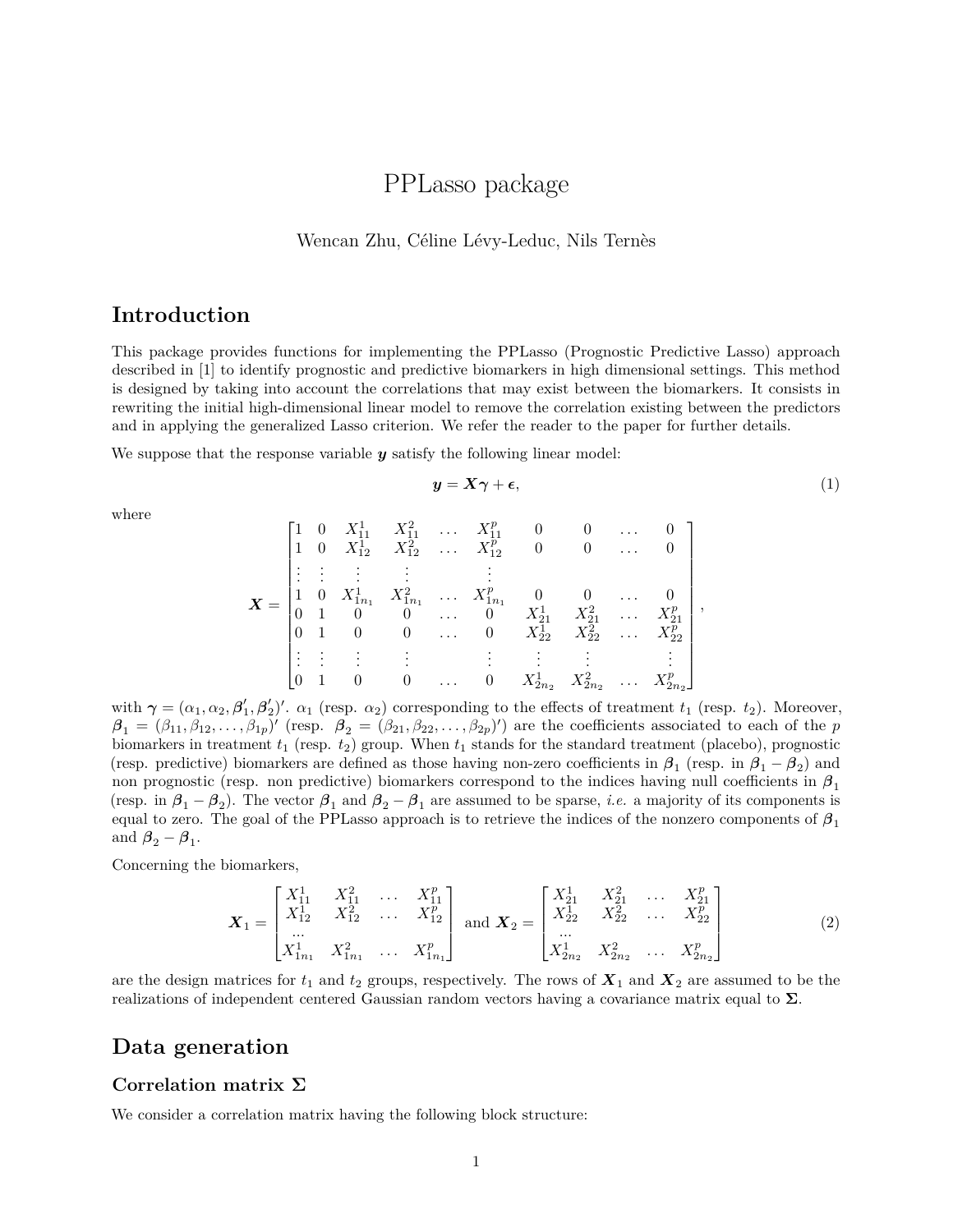$$
\Sigma = \begin{bmatrix} \Sigma_{11} & \Sigma_{12} \\ \Sigma_{12}^T & \Sigma_{22} \end{bmatrix} \tag{3}
$$

where  $\Sigma_{11}$  is the correlation matrix of active variables (non null associated coefficients) with off-diagonal entries equal to  $a_1$ ,  $\Sigma_{22}$  is the one of non active variables (null associated coefficients) with off-diagonal entries equal to  $a_3$  and  $\Sigma_{12}$  is the correlation matrix between active and non active variables with entries equal to  $a_2$ . In the following example:  $(a_1, a_2, a_3) = (0.3, 0.5, 0.7)$ .

The first 10 variables are assumed to be active, among which the first 5 are also predictive.

In the following,  $p = 50$  and  $n = 50$  are used for the example but the approach can handle much larger values of *n* and *p* as it is shown in the paper describing PPLasso.

```
p <- 50 # number of variables
d <- 10 # number of actives
n <- 50 # number of samples
actives <- 1:d
nonacts <- c(1:p)[-actives]
Sigma \leq matrix(0, p, p)Sigma[actives, actives] <- 0.3
Sigma[-actives, actives] <- 0.5
Sigma[actives, -actives] <- 0.5
Sigma[-actives, -actives] <- 0.7
diag(Sigma) <- rep(1,p)
actives_pred <- 1:5
```
### **Generation of** *X* **and** *y*

The design matrix is then generated with the correlation matrix **Σ** previously defined by using the function mvrnorm and the response variable *y* is generated according to the linear model [\(1\)](#page-0-0) where the non null components of  $\beta_1$  are equal to 1 and non null components of  $\beta_2 - \beta_1$  are equal to 0.5,  $\alpha_1 = 0$  and  $\alpha_2 = 1$ .

```
X_bm <- MASS::mvrnorm(n = n, mu=rep(0,p), Sigma, tol = 1e-6, empirical = FALSE)
colnames(X_bm) <- paste0("X",(1:p))
n1=n2=n/2 # 1:1 randomized
beta1 <- rep(0,p)
beta1[actives] <- 1
beta2 <- beta1
beta2[actives_pred] <- 2
beta <- c(beta1, beta2)
TRT1 <- c(rep(1,n1), rep(0,n2))
TRT2 <- c(rep(0,n1), rep(1,n2))
Y <- cbind(X_bm*TRT1,X_bm*TRT2)%*%beta+TRT2+rnorm(n,0,1)
```
### **Estimation of Σ**

Given *y* and *X*, we can estimate the block-wise correlation matrix  $\Sigma$  containing the correlations between the columns of X. We propose to use the function cvCovEst of the R package cvCovEst by keeping the default parameters.

```
cv_cov_est_out <- cvCovEst(
     dat = X_bm,estimators = c(
        linearShrinkLWEst, denseLinearShrinkEst,
        thresholdingEst, poetEst, sampleCovEst
```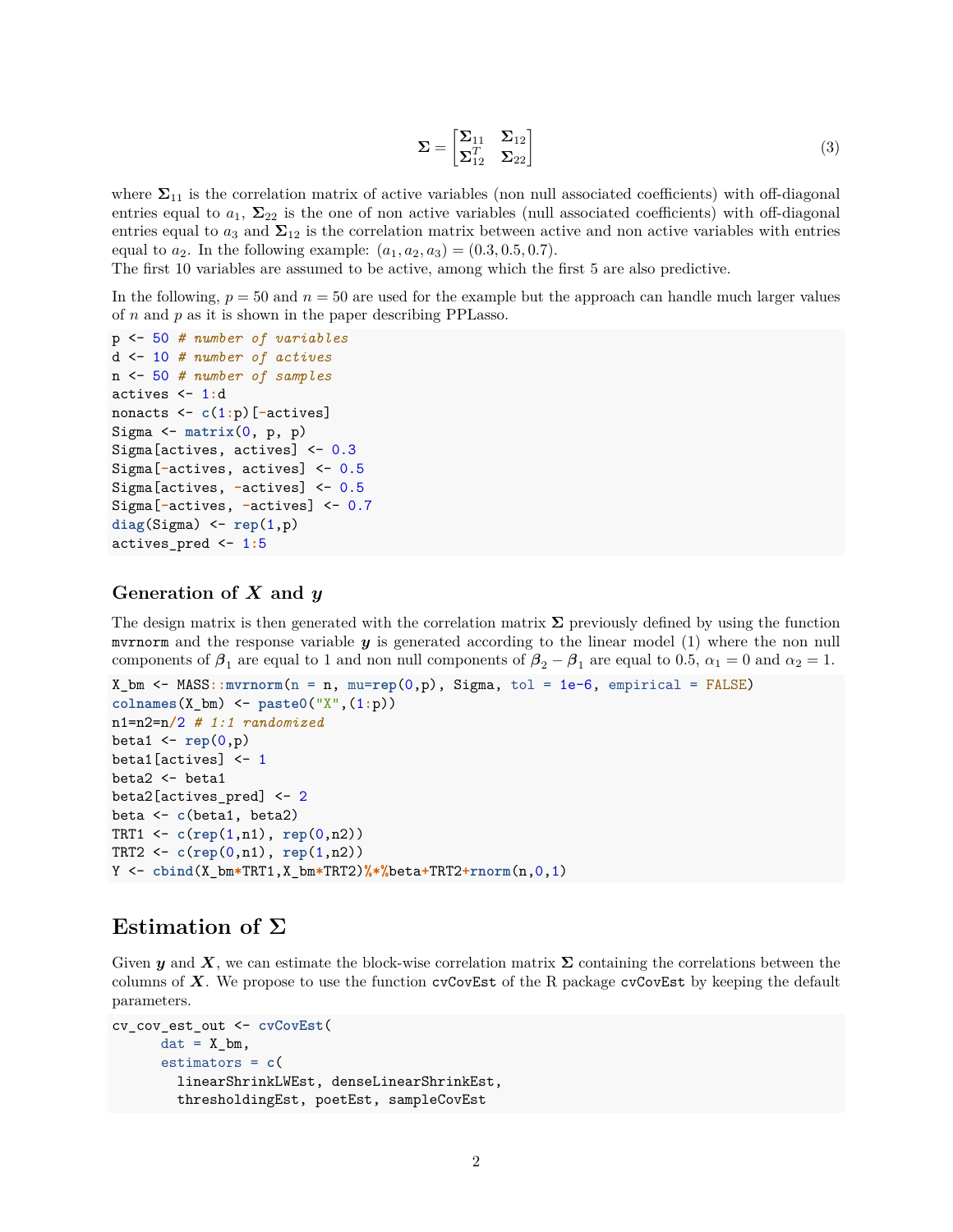```
),
      estimator_params = list(
        thresholdingEst = list(gamma = c(0.2, 0.4)),poetEst = list(lambda = c(0.1, 0.2), k = c(1L, 2L))
     ),
      cv_loss = cvMatrixFrobeniusLoss,
      cv\_scheme = "v_fold",v folds = 5)
Sigma_est <- cov2cor(cv_cov_est_out$estimate)
```
The optimal estimation of  $\Sigma$  can be obtained by the object estimate in the output.

### **Variable selection**

With the previous  $X$  and  $y$ , the function ProgPredLasso of the package PPLasso can be used to select the active variables. If the parameter cor\_matrix (correlation matrix) is not provided, it will be automatically estimated by the function cvCovEst of the R package cvCovEst presented in the previous section. However, it can also be provided by the users. Here we use the previously estimated  $\Sigma$ : Sigma\_est.

mod <- **ProgPredLasso**(X1 = X\_bm[1**:**n1, ], X2 = X\_bm[(n1**+**1)**:**n, ], Y = Y, cor\_matrix = Sigma\_est)

Additional arguments:

- delta: parameter of thresholding appearing in the method described in [1] which is set to 0.95 by default.
- maxsteps: integer specifying the maximum number of steps for the generalized Lasso algorithm. Its default value is 500.

Outputs:

- lambda: all the  $\lambda$  considered.
- beta: matrix of the estimations of  $\gamma$  for all the  $\lambda$  considered. Each row of beta corresponds to  $\hat{\gamma}$  for a given *λ*. More precisely, the first (resp. second) column corresponds to the estimation of treatment effect  $\alpha_1$  (resp.  $\alpha_2$ ). The 3rd to  $(p+2)$ th columns correspond to the estimation of  $\beta_1$  and the last *p* columns correspond to the estimation of  $\beta_2 - \beta_1$ .
- beta.min: estimation of  $\gamma$  obtained for the  $\lambda$  minimizing the BIC criterion.
- bic: BIC criterion for all the  $\lambda$  considered.
- mse: MSE (Mean Squared Error) for all the *λ* considered.

### **Estimation of** *γ*

The estimation of the treatment effects  $\alpha_1$  and  $\alpha_2$  are obtained as follows:

```
#alpha1
mod$beta.min[1]
## [1] -0.096178
#alpha2
mod$beta.min[2]
```
#### ## [1] 1.110355

The identified prognostic (resp. predictive) biomarkers are displayed on the left (resp. right) of Figure [1](#page-3-0) with true prognostic or predictive biomarkers in blue and false positives in red.

To find the biomarkers identified as prognostic: